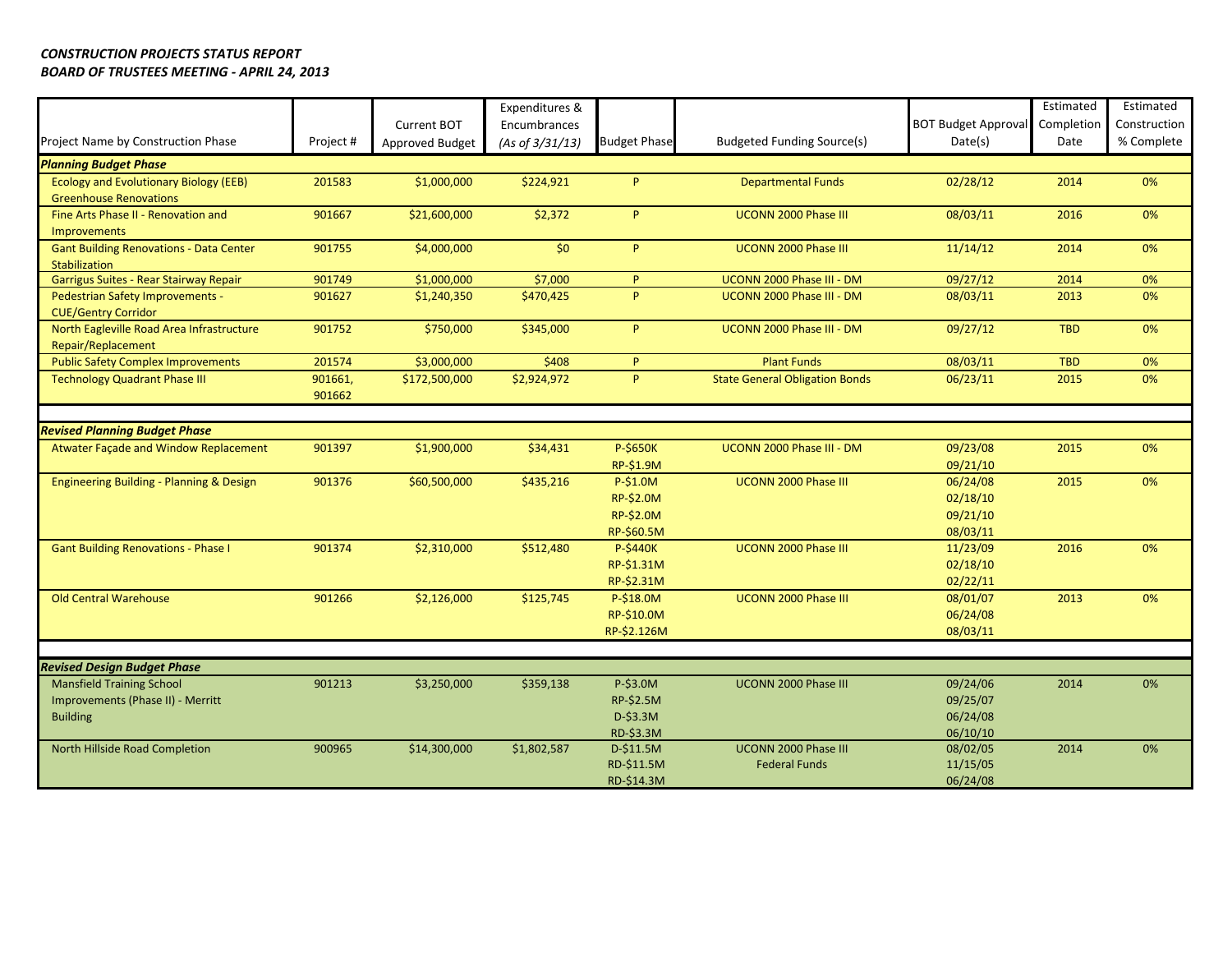|                                                                         |           | Current BOT     | Expenditures &<br>Encumbrances |                     |                                   | <b>BOT Budget Approval</b> | Estimated<br>Completion | Estimated<br>Construction |
|-------------------------------------------------------------------------|-----------|-----------------|--------------------------------|---------------------|-----------------------------------|----------------------------|-------------------------|---------------------------|
| Project Name by Construction Phase                                      | Project # | Approved Budget | (As of 3/31/13)                | <b>Budget Phase</b> | Budgeted Funding Source(s)        | Date(s)                    | Date                    | % Complete                |
| <b>Final Budget Phase</b>                                               |           |                 |                                |                     |                                   |                            |                         |                           |
| Arjona and Monteith -                                                   | 901719    | \$15,000,000    | \$12,807,255                   | P-\$22.5M           | <b>UCONN 2000 Phase III</b>       | 02/28/12                   | 2013                    | 25%                       |
| <b>Arjona Renovations</b>                                               |           |                 |                                | RP-\$22.35M         |                                   | 09/27/12                   |                         |                           |
|                                                                         |           |                 |                                | $F-$15.0M$          |                                   | 12/12/12                   |                         |                           |
| <b>Atwater Building-Roof Replacements</b>                               | 901673    | \$600,000       | \$550,409                      | F-\$0.6M            | UCONN 2000 Phase III - DM         | 09/27/12                   | 2013                    | 98%                       |
| Avery Point Campus Undergraduate &                                      | 901278    | \$9,315,150     | \$8,350,712                    | $P-S9.3M$           | <b>UCONN 2000 Phase III</b>       | 06/24/08                   | 2013                    | 85%                       |
| Library Bldg - Phase I                                                  |           |                 |                                | RP-\$6.8M           |                                   | 06/23/09                   |                         |                           |
| (Student Center)                                                        |           |                 |                                | D-\$6.8M            |                                   | 02/28/12                   |                         |                           |
|                                                                         |           |                 |                                | $F-$9.3M$           |                                   | 04/25/12                   |                         |                           |
| Babbidge IT & Phone Functional Areas -                                  | 901580    | \$2,200,000     | \$1,344,934                    | P-\$700K            | UCONN 2000 Phase III - DM         | 01/26/11                   | 2013                    | 85%                       |
| Heating and Air Conditioning and Electrical                             |           |                 |                                | $F-$2.2M$           |                                   | 06/28/12                   |                         |                           |
| <b>Repairs</b>                                                          |           |                 |                                |                     |                                   |                            |                         |                           |
| <b>Gant Building Renovations - Immediate</b><br><b>Exterior Repairs</b> | 901753    | \$8,570,000     | \$7,014,932                    | F.                  | UCONN 2000 Phase III              | 09/27/12                   | 2014                    | 45%                       |
| Homer Babbidge Library - Replace Floor                                  | 901715    | \$1,000,000     | \$67,795                       | F.                  | UCONN 2000 Phase III - DM         | 4/24/13-Pending            | 2013                    | 0%                        |
| <b>Coverings</b>                                                        |           |                 |                                |                     |                                   |                            |                         |                           |
| Meter Installation - Multiple Locations                                 | 901326    | \$600,000       | \$551,404                      | P                   | UCONN 2000 Phase III - DM         | 09/25/07                   | 2013                    | 96%                       |
| (Phase II)                                                              |           |                 |                                | D                   |                                   | 12/07/07                   |                         |                           |
|                                                                         |           |                 |                                |                     |                                   | 01/22/08                   |                         |                           |
| Meter Installation - Multiple Locations                                 | 901371    | \$600,000       | \$373,243                      | P                   | UCONN 2000 Phase III - DM         | 06/24/08                   | 2013                    | 50%                       |
| (Phase III)                                                             |           |                 |                                | D                   |                                   | 09/23/08                   |                         |                           |
|                                                                         |           |                 |                                | F                   |                                   | 06/23/09                   |                         |                           |
| Pedestrian Safety Improvements-Core                                     | 901577    | \$6,591,000     | \$56,503                       | F.                  | UCONN 2000 Phase III - DM         | 4/24/13-Pending            | 2013                    | 0%                        |
| <b>Campus Phase I</b>                                                   | 901735    |                 |                                |                     |                                   |                            |                         |                           |
| Pedestrian Safety Improvements - Phase I                                | 901629    | \$4,000,000     | \$261,781                      | P-\$1.9M            | UCONN 2000 Phase III - DM         | 02/22/11                   | 2013                    | 5%                        |
|                                                                         |           |                 |                                | $F-$3.0M$           |                                   | 09/27/12                   |                         |                           |
|                                                                         |           |                 |                                | <b>RF-\$4.0M</b>    |                                   | 4/24/13-Pending            |                         |                           |
| Psychology Building Renovation /                                        | 901388    | \$25,170,550    | \$19,829,782                   | $P-\$20.0M$         | UCONN 2000 Phase III              | 09/23/08                   | 2013                    | 73%                       |
| Addition                                                                |           |                 |                                | RP-\$22.5M          |                                   | 01/26/11                   |                         |                           |
|                                                                         |           |                 |                                | $D-$22.5M$          |                                   | 01/25/12                   |                         |                           |
|                                                                         |           |                 |                                | $F-$25.2M$          |                                   | 04/25/12                   |                         |                           |
| <b>Repair of Water Tank #2</b>                                          | 901652    | \$1,700,000     | \$1,159,341                    | F.                  | UCONN 2000 Phase III - DM         | 09/27/12                   | 2013                    | 5%                        |
| Residential Life Facilities - Hale and                                  | 901710    | \$2,000,000     | \$67,440                       | P-\$75K             | UCONN 2000 Phase III              | 10/28/11                   | 2014                    | 0%                        |
| <b>Ellsworth Exterior Masonry Repair</b>                                |           |                 |                                | RP-\$2.0M           |                                   | 12/12/12                   |                         |                           |
|                                                                         |           |                 |                                | $F-$2.0M$           |                                   | 4/24/13-Pending            |                         |                           |
| <b>Shippee Dining Hall Renovations</b>                                  | 201545    | \$4,000,000     | \$3,106,929                    | $P-\$3.0M$          | <b>Departmental Funds</b>         | 03/23/10                   | 2013                    | 40%                       |
|                                                                         |           |                 |                                | $D-$3.0M$           |                                   | 01/26/11                   |                         |                           |
|                                                                         |           |                 |                                | $F-$4.0M$           |                                   | 09/27/12                   |                         |                           |
| <b>Small Capital Projects Fund</b>                                      | 901693    | \$1,500,000     | \$1,284,868                    | $F-$1.5M$           | UCONN 2000 Phase III - DM         | 09/28/11                   | 2013                    | 93%                       |
| <b>UCONN 2000 Code Remediation: North</b>                               | 201478    | \$1,085,000     | \$139,597                      | F.                  | <b>University Operating Funds</b> | $4/24/13$ -Pending         | 2014                    | 0%                        |
| <b>Campus Dormitories</b>                                               |           |                 |                                |                     |                                   |                            |                         |                           |
| <b>UCONN 2000 Code Remediation-Wilbur</b>                               | 201525    | \$767,000       | \$141,910                      | F.                  | <b>University Operating Funds</b> | $4/24/13$ -Pending         | 2014                    | 0%                        |
| <b>Cross Building</b>                                                   |           |                 |                                |                     |                                   |                            |                         |                           |
| <b>West Hartford Campus Renovations/</b>                                | 901539    | \$525,000       | \$45,608                       | F                   | UCONN 2000 Phase III              | 06/10/10                   | 2015                    | 0%                        |
| Improvements - Replace Trecker Library                                  |           |                 |                                |                     |                                   |                            |                         |                           |
| Air Handling Unit                                                       |           |                 |                                |                     |                                   |                            |                         |                           |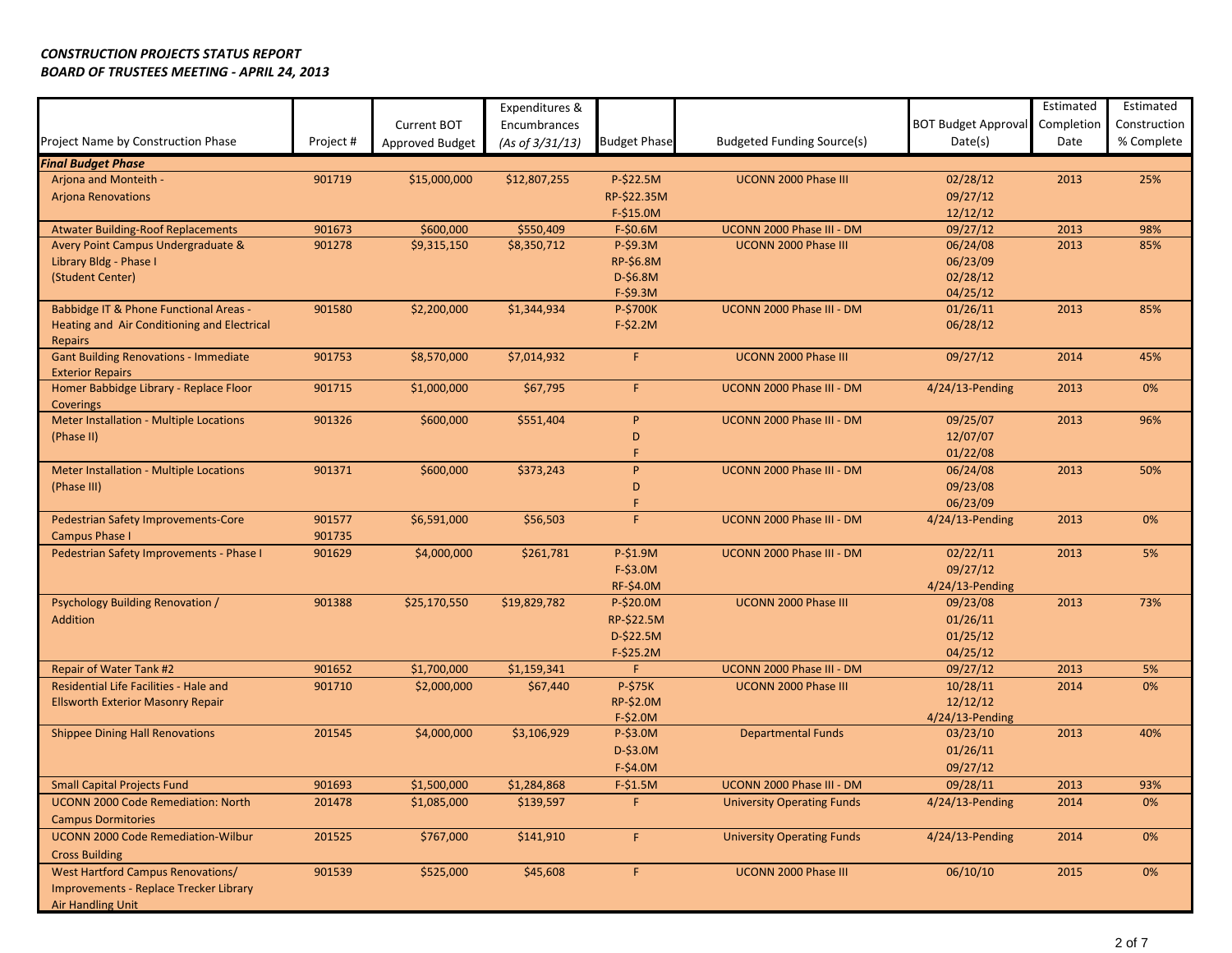|                                                   |           |                        | Expenditures &   |                     |                                      |                            | Estimated     | Estimated    |
|---------------------------------------------------|-----------|------------------------|------------------|---------------------|--------------------------------------|----------------------------|---------------|--------------|
|                                                   |           | Current BOT            | Encumbrances     |                     |                                      | <b>BOT Budget Approval</b> | Completion    | Construction |
| Project Name by Construction Phase                | Project # | <b>Approved Budget</b> | (As of 3/31/13)  | <b>Budget Phase</b> | Budgeted Funding Source(s)           | Date(s)                    | Date          | % Complete   |
|                                                   |           |                        |                  |                     |                                      |                            |               |              |
| <b>Revised Final Budget Phase</b>                 |           |                        |                  |                     |                                      |                            |               |              |
| <b>Basketball Development Facility</b>            | 201434    | \$33,018,500           | \$3,380,714      | P                   | Gifts, Departmental Funds, Operating | 09/21/10                   | 2014          | 2%           |
|                                                   |           |                        |                  | F                   |                                      | 11/14/12                   |               |              |
|                                                   |           |                        |                  | <b>RF</b>           |                                      | 4/24/13-Pending            |               |              |
| <b>Bishop Renovation - Various Improvements</b>   | 901645    | \$2,425,000            | \$1,583,090      | P.                  | UCONN 2000 Phase III                 | 02/21/11                   | 2013          | 99%          |
| for Academic and Student Services                 |           |                        |                  | F                   |                                      | 04/25/12                   |               |              |
| <b>Activities</b>                                 |           |                        |                  | RF-\$2.4M           |                                      | 09/27/12                   |               |              |
| Northwest Quad Code Remediation                   | 201413    | \$887,500              | \$499,997        | F-\$706.6K          | <b>University Operating Funds</b>    | 08/21/08                   | 2014          | 75%          |
|                                                   |           |                        |                  | RF-\$887.5K         |                                      | 08/10/10                   |               |              |
| Residential Life Facilities - Window              | 201555    | \$3,999,000            | \$1,923,345      | $P-\$4.2M$          | UCONN 2000 Phase III                 | 09/21/10                   | 2012-Phase I  | 100%         |
| Replacement - Grange Hall, Hicks Hall,            |           |                        |                  | F-\$3.8M            | Departmental                         | 01/26/11                   | 2013-Phase II | 0%           |
| Shippee Hall and Dining Facility and              |           |                        |                  | RF-\$3.999M         |                                      | 4/24/13-Pending            |               |              |
| <b>Northwood Complex</b>                          |           |                        |                  |                     |                                      |                            |               |              |
| <b>UCONN 2000 Code Remediation: Towers</b>        | 201472    | \$732,000              | \$557,538        | F-\$620K            | <b>University Operating Funds</b>    | 04/20/10                   | 2013          | 99%          |
| <b>Dormitories</b>                                |           |                        |                  | <b>RF-\$732K</b>    |                                      | $4/24/13$ -Pending         |               |              |
| <b>Water Reclamation Facility</b>                 | 901229    | \$28,951,000           | \$27,528,341     | $P-\$1.4M$          | UCONN 2000 Phase III - DM            | 06/24/08                   | 2013          | 92%          |
| (formerly Gray Water Facility)                    |           |                        |                  | RP-\$28.6M          | <b>Plant Funds</b>                   | 08/04/09                   |               |              |
|                                                   |           |                        |                  | D-\$28.9M           |                                      | 02/18/10                   |               |              |
|                                                   |           |                        |                  | $F-$28.9M$          |                                      | 04/20/10                   |               |              |
|                                                   |           |                        |                  | RF-\$28.9M          |                                      | 01/26/11                   |               |              |
| Young Building Renovation/Addition                | 901373    | \$19,773,430           | \$16,449,309     | P-\$10.0M           | UCONN 2000 Phase III,                | 06/24/08                   | 2013          | 50%          |
|                                                   |           |                        |                  | RP-\$15.0M          | Departmental, Gifts                  | 11/09/10                   |               |              |
|                                                   |           |                        |                  | D-\$15.0M           |                                      | 01/25/12                   |               |              |
|                                                   |           |                        |                  | $F-$17.8M$          |                                      | 04/25/12                   |               |              |
|                                                   |           |                        |                  | RF-\$19.5M          |                                      | 02/27/13                   |               |              |
|                                                   |           |                        |                  | RF-\$19.8M          |                                      | $4/24/13$ -Pending         |               |              |
| <b>Recently Completed Projects</b> <sup>(1)</sup> |           |                        |                  |                     |                                      |                            |               |              |
| Arjona and Monteith                               | 901126    | \$95,000,000           | \$89,244,301 (A) | P-\$86.1M           | UCONN 2000 Phase III                 | 09/26/06                   | 2011-West     | 100%         |
| (New Classroom Buildings)                         |           |                        |                  | R-\$95.0M           |                                      | 06/24/08                   | 2012-East     | 100%         |
|                                                   |           |                        |                  | D-\$95.0M           |                                      | 08/04/09                   |               |              |
|                                                   |           |                        |                  | F-\$95.0M           |                                      | 09/22/09                   |               |              |
|                                                   |           |                        |                  | RF-\$95.0M          |                                      | 09/27/12                   |               |              |
| Beach Hall Renovations - Façade and Roof          | 901646    | \$2,500,000            | \$2,273,903      | P-\$2.0M            | UCONN 2000 Phase III                 | 02/22/11                   | 2012          | 100%         |
| Repair                                            |           |                        |                  | D-\$2.0M            |                                      | 01/25/12                   |               |              |
|                                                   |           |                        |                  | F-\$2.0M            |                                      | 02/28/12                   |               |              |
|                                                   |           |                        |                  | RF-\$2.5M           |                                      | 08/08/12                   |               |              |
| <b>Biobehavioral Complex Replacement</b>          | 901380    | \$3,000,000            | \$2,523,322      | P-\$2.0 M           | UCONN 2000 Phase III                 | 06/24/08                   | 2012          | 100%         |
| (Renovation)                                      |           |                        |                  | RP-\$2.0M           |                                      | 01/26/11                   |               |              |
|                                                   |           |                        |                  | RP-\$3.0M           |                                      | 08/03/11                   |               |              |
|                                                   |           |                        |                  | F-\$3.0M            |                                      | 11/10/11                   |               |              |
| Castleman Building Drainage Repair                | 901289    | \$550,000              | \$506,131        | P                   | UCONN 2000 Phase III - DM            | 09/25/07                   | 2012          | 100%         |
|                                                   |           |                        |                  | F.                  |                                      | 09/28/11                   |               |              |
| <b>Community Professional Building</b>            | 201543    | \$1,358,165            | \$1,340,579      | P-\$1.0M            | Research Funds - \$300K              | 01/26/11                   | 2012          | 100%         |
| Renovation - Avery Point                          |           |                        |                  | F-\$1.0M            | Grant Funds - \$700K                 | 04/13/11                   |               |              |
|                                                   |           |                        |                  | RF-\$1.35M          | UCONN 2000 Phase III/Grant/Research  | 08/03/11                   |               |              |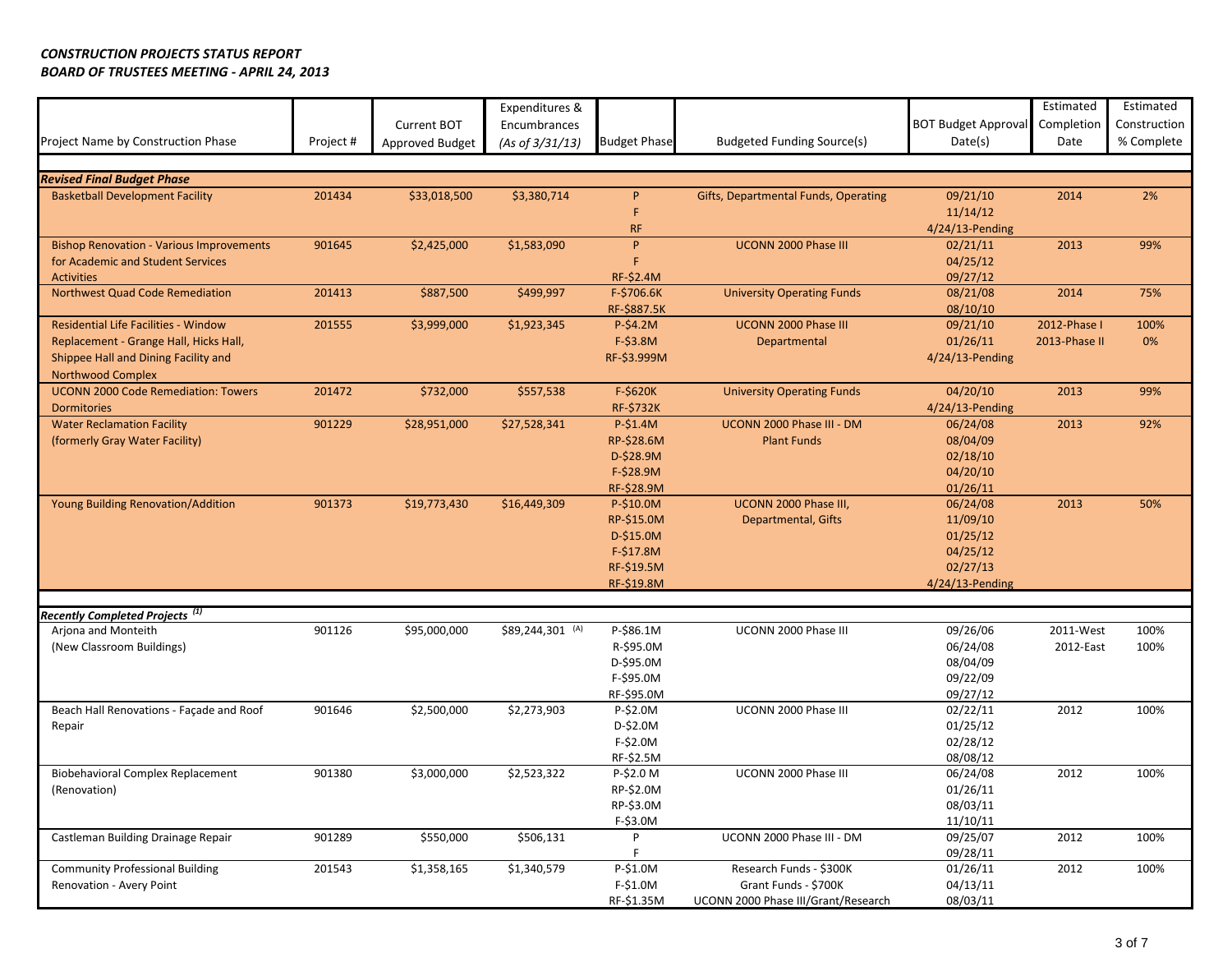|                                                          |          |                 | Expenditures &     |                     |                                                                   |                            | Estimated  | Estimated    |
|----------------------------------------------------------|----------|-----------------|--------------------|---------------------|-------------------------------------------------------------------|----------------------------|------------|--------------|
|                                                          |          | Current BOT     | Encumbrances       |                     |                                                                   | <b>BOT Budget Approval</b> | Completion | Construction |
| Project Name by Construction Phase                       | Project# | Approved Budget | (As of $3/31/13$ ) | <b>Budget Phase</b> | <b>Budgeted Funding Source(s)</b>                                 | Date(s)                    | Date       | % Complete   |
| Recently Completed Projects <sup>(1)</sup> - (Continued) |          |                 |                    |                     |                                                                   |                            |            |              |
| Fine Arts Phase II - Photo Lab Ventilation               | 901544   | \$700,000       | \$541,947          | P                   | UCONN 2000 Phase III                                              | 08/04/09                   | 2012       | 100%         |
| Improvements                                             |          |                 |                    | D                   |                                                                   | 09/22/09                   |            |              |
|                                                          |          |                 |                    | F                   |                                                                   | 11/05/09                   |            |              |
| Floriculture Greenhouse                                  | 901367   | \$6,820,000     | \$6,084,892        | P-\$3.0M            | UCONN 2000 Phase III                                              | 06/24/08                   | 2012       | 100%         |
|                                                          |          |                 |                    | RP-\$5.0M           |                                                                   | 09/22/09                   |            |              |
|                                                          |          |                 |                    | D-\$5.0M            |                                                                   | 09/21/10                   |            |              |
|                                                          |          |                 |                    | $F-$5.0M$           |                                                                   | 02/22/11                   |            |              |
|                                                          |          |                 |                    | RF-\$6.07M          |                                                                   | 04/13/11                   |            |              |
|                                                          |          |                 |                    | RF-\$6.82M          |                                                                   | 04/25/12                   |            |              |
| Gant IMS Fire Alarm Replacement                          | 201502   | \$1,372,000     | \$1,247,132        | F-\$1.122M          | <b>University Plant Funds</b>                                     | 06/23/09                   | 2012       | 100%         |
|                                                          |          |                 |                    | RF-\$1.372M         | UCONN 2000 Phase III - DM/Univ. Plant                             | 02/22/11                   |            |              |
| Koons Hall Renovation/Addition -                         | 901379   | \$1,200,000     | \$1,080,057        | P-\$1.0M            | UCONN 2000 Phase III                                              | 06/24/08                   | 2012       | 100%         |
| Windows, Façade & Mechanical                             |          |                 |                    | D-\$1.0M            |                                                                   | 08/10/10                   |            |              |
| <b>System Analysis</b>                                   |          |                 |                    | F-\$1.0M            |                                                                   | 09/21/10                   |            |              |
|                                                          |          |                 |                    | RF-\$1.2M           |                                                                   | 06/23/11                   |            |              |
| Law School Renovatons/Improvements -                     | 901188   | \$3,000,000     | \$2,431,035        | P-\$2.517M          | UCONN 2000 Phase III                                              | 02/22/11                   | 2012       | 100%         |
| Starr, Chase, Hosmer and Knight Halls                    |          |                 |                    | D-\$2.517M          |                                                                   | 11/10/11                   |            |              |
| <b>Building Envelope Repair</b>                          |          |                 |                    | $F-$3.0M$           |                                                                   | 02/28/12                   |            |              |
| <b>McMahon Dining Hall Renovations</b>                   | 201357   | \$9,900,000     | \$9,182,493        | P-\$7.81M           | <b>Departmental Funds</b>                                         | 08/10/10                   | 2012       | 100%         |
|                                                          |          |                 |                    | RP-\$7.81M          | UCONN 2000 Phase III                                              | 06/23/11                   |            |              |
|                                                          |          |                 |                    | D-\$8.1M            |                                                                   | 08/03/11                   |            |              |
|                                                          |          |                 |                    | $F-8.6M$            |                                                                   | 11/10/11                   |            |              |
|                                                          |          |                 |                    | RF-\$9.9M           |                                                                   | 01/25/12                   |            |              |
| Manchester Hall Renovation - Building                    | 901644   | \$850,000       | \$591,997          | P-\$2.0M            | UCONN 2000 Phase III                                              | 02/22/11                   | 2012       | 100%         |
| Envelope Repair                                          |          |                 |                    | F-\$850K            |                                                                   | 03/28/12                   |            |              |
| <b>Memorial Stadium Demolition</b>                       | 201586   | \$800,000       | \$431,380          | P                   | Gifts                                                             | 02/28/12                   | 2012       | 100%         |
|                                                          |          |                 |                    |                     |                                                                   | 04/25/12                   |            |              |
| Pedestrian Safety Improvements -                         | 901726   | \$2,985,000     | \$2,659,645        | F-\$2.0M            | UCONN 2000 Phase III - DM                                         | 02/28/12                   | 2013       | 100%         |
| Hillside Road                                            |          |                 |                    | RF-\$3.0M           |                                                                   | 06/28/12                   |            |              |
|                                                          |          |                 | \$1,107,052        | RF-\$2.985M         |                                                                   | 09/27/12                   |            |              |
| Renovations for New Faculty-Pharmacy                     | 901730   | \$1,300,000     |                    | $F-$1.3M$           | UCONN 2000 Phase III - DM (\$875K)                                | 06/28/12                   | 2013       | 100%         |
| <b>Biology Building</b>                                  | 901731   |                 |                    |                     | Departmental Funds (\$425K)<br>UCONN 2000 Phase III - DM (\$295K) | 06/28/12                   | 2012       | 100%         |
| Renovations of Longley Building for                      |          | \$800,000       | \$711,697          | F-\$0.8M            |                                                                   |                            |            |              |
| <b>Additive Manufacturing Research</b>                   |          |                 |                    | P.                  | Departmental Funds (\$505K)<br>UCONN 2000 Phase III - DM          |                            |            |              |
| Replacement of Chemical House                            | 901320   | \$3,500,000     | \$2,920,029        |                     |                                                                   | 09/25/07                   | 2013       | 100%         |
| (Well Water Treatment Facility)                          |          |                 |                    | D                   |                                                                   | 01/12/09                   |            |              |
|                                                          |          |                 |                    |                     |                                                                   | 11/05/09                   |            |              |
| Residential Life Facilities - South                      | 201614   | \$1,500,000     | \$847,800          | $F-$3.1M$           | UCONN 2000 Phase III                                              | 01/30/13                   | 2013       | 100%         |
| Campus Envelope Repairs                                  |          |                 |                    | RF-\$1.5M           |                                                                   | $4/24/13$ -Pending         |            |              |
| <b>Storrs Hall Addition</b>                              | 901265   | \$14,825,000    | \$13,943,557       | P-\$7M              | UCONN 2000 Phase III                                              | 08/01/07                   | 2012       | 100%         |
|                                                          |          |                 |                    | RP-\$14M            |                                                                   | 06/23/09                   |            |              |
|                                                          |          |                 |                    | D-\$13.4M           |                                                                   | 09/21/10                   |            |              |
|                                                          |          |                 |                    | $F-$13.4M$          |                                                                   | 02/22/11                   |            |              |
|                                                          |          |                 |                    | RF-\$14.825M        |                                                                   | 04/13/11                   |            |              |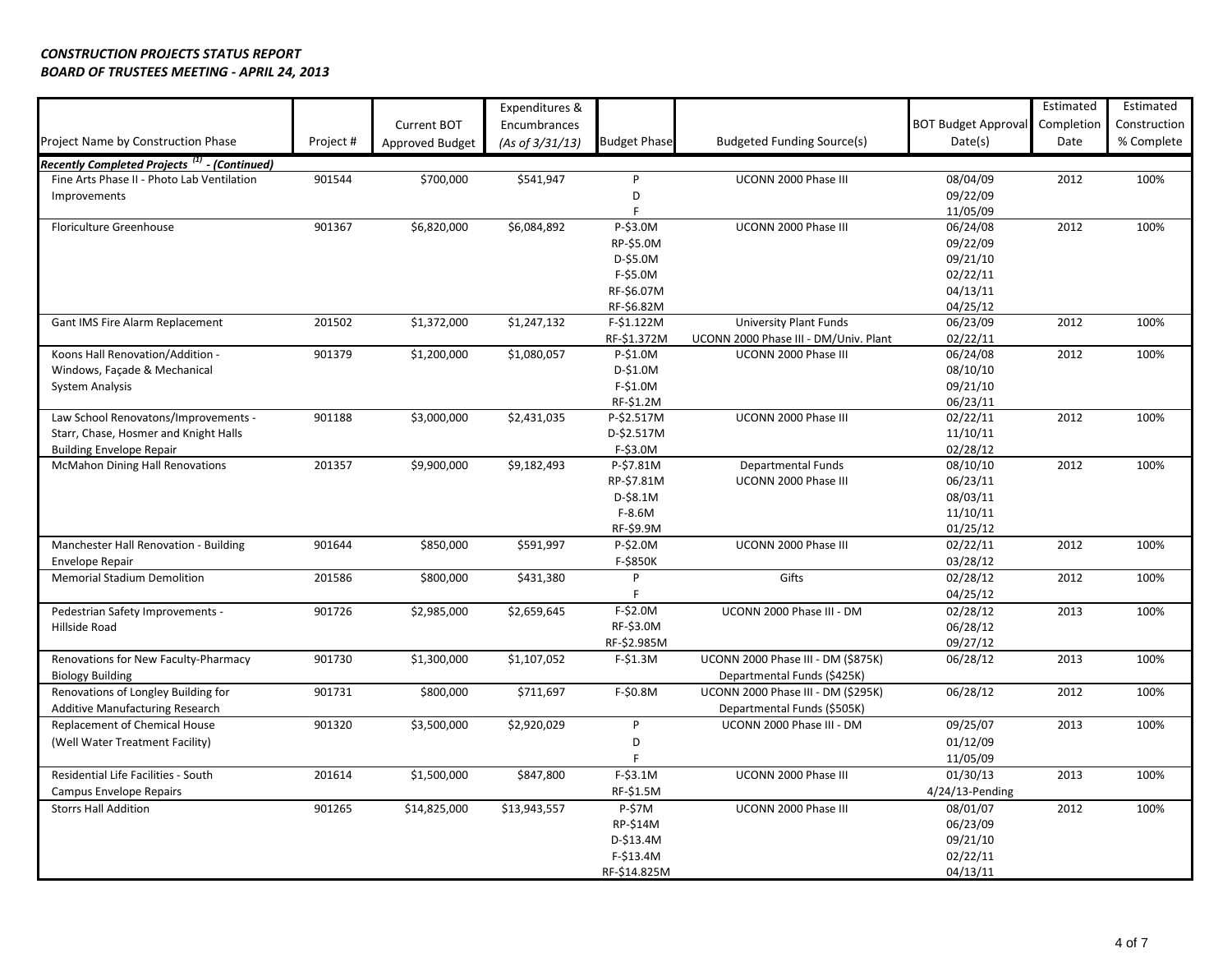|                                                                     |           |                 | Expenditures &  |                     |                                      |                            | Estimated  | Estimated    |
|---------------------------------------------------------------------|-----------|-----------------|-----------------|---------------------|--------------------------------------|----------------------------|------------|--------------|
|                                                                     |           | Current BOT     | Encumbrances    |                     |                                      | <b>BOT Budget Approval</b> | Completion | Construction |
| Project Name by Construction Phase                                  | Project # | Approved Budget | (As of 3/31/13) | <b>Budget Phase</b> | <b>Budgeted Funding Source(s)</b>    | Date(s)                    | Date       | % Complete   |
| Recently Completed Projects <sup>(1)</sup> - (Continued)            |           |                 |                 |                     |                                      |                            |            |              |
| Tie In Drum Heater on Boilers at CUP                                | 901319    | \$104,500       | \$78,059        | P-\$600K            | UCONN 2000 Phase III - DM            | 09/25/07                   | 2012       | 100%         |
| (Central Utility Plant)                                             |           |                 |                 | D-\$600K            |                                      | 02/27/08                   |            |              |
|                                                                     |           |                 |                 | F-\$104.5K          |                                      | 08/03/11                   |            |              |
| Torrey 1 <sup>st</sup> Floor East Renovations                       | 901572    | \$3,500,000     | \$3,119,904     | P                   | UCONN 2000 Phase III - DM (\$150.0K) | 08/10/10                   | 2013       | 100%         |
|                                                                     |           |                 |                 | D                   | Research Funds (\$1.175M)            | 09/21/10                   |            |              |
|                                                                     |           |                 |                 | F.                  | Departmental Funds (\$2.175M)        | 11/09/10                   |            |              |
| West Hartford Campus Renovations/                                   | 901286    | \$1,024,700     | \$957,912       | P-\$550K            | UCONN 2000 Phase III                 | 09/25/07                   | 2012       | 100%         |
| Improvements - Electrical Switchgear                                |           |                 |                 | <b>RP-\$800K</b>    |                                      | 06/23/09                   |            |              |
| Replacement                                                         |           |                 |                 | F-\$800K            |                                      | 01/26/11                   |            |              |
|                                                                     |           |                 |                 | <b>RF-\$950K</b>    |                                      | 09/28/11                   |            |              |
|                                                                     |           |                 |                 | RF-\$1.0M           |                                      | 02/28/12                   |            |              |
| Wood Hall Façade Repairs                                            | 901601    | \$1,000,000     | \$825,861       | P-\$1.7M            | UCONN 2000 Phase III - DM            | 09/21/10                   | 2012       | 100%         |
|                                                                     |           |                 |                 | D-\$1.7M            |                                      | 01/26/11                   |            |              |
|                                                                     |           |                 |                 | F-\$1.0M            |                                      | 06/23/11                   |            |              |
| <b>Planning Budget Phase</b>                                        |           |                 |                 |                     |                                      |                            |            |              |
| <b>UCHC-Anechoic Chamber Relocation</b>                             | 12-012    | \$555,000       | \$0             | P.                  | <b>UCHC Capital Budget</b>           | $(06/11/12)^*$             | 11/2013    | 0%           |
|                                                                     |           |                 |                 | P.                  |                                      | 06/28/12                   |            |              |
| <b>UCHC-Dental Clinic Fit Out, Storrs Center</b>                    | 13-023    | \$858,000       | \$0             | P.                  | <b>UCHC Capital Budget</b>           | $(03/18/13)*$              | 1/2014     | 0%           |
|                                                                     |           |                 |                 | Þ                   |                                      | 02/27/13                   |            |              |
| <b>UCHC-New Construction and Renovation -</b>                       | 901729    | \$30,750,000    | \$2,846,223     | P.                  | UCONN 2000 Phase III                 | $(04/09/12)*$              | <b>TBD</b> | 0%           |
| <b>Academic Building Addition &amp; Renovations</b>                 |           |                 |                 | <b>p</b>            |                                      | 04/25/12                   |            |              |
| <b>UCHC-New Construction and Renovation -</b>                       | 901737    | \$86,715,000    | \$3,494,746     | P.                  | UCONN 2000 Phase III                 | $(06/11/12)*$              | <b>TBD</b> | 0%           |
| <b>Clinic (C) Building Renovations</b>                              |           |                 |                 | P                   | <b>UCHC Capital Budget</b>           | 06/28/12                   |            |              |
|                                                                     |           |                 |                 |                     |                                      |                            |            |              |
| <b>Revised Planning Budget Phase</b><br><b>UCHC-CLAC Renovation</b> | 901133    | \$16,125,000    | \$1,248,509     | P-\$14.0M           | <b>UCONN 2000 Phase III</b>          | $(05/17/06)*$              | <b>TBD</b> | 0%           |
|                                                                     |           |                 |                 | P-\$14.0M           |                                      | 06/20/06                   |            |              |
|                                                                     |           |                 |                 | D-\$16.125M         |                                      | $(06/11/12)*$              |            |              |
|                                                                     |           |                 |                 | D-\$16.125M         |                                      | 06/28/12                   |            |              |
| UCHC-Clinical Space Fit-Out Storrs Ctr (UMG)                        | 13-003    | \$4,365,000     | \$139,105       | P.                  | <b>UCHC Capital Budget</b>           | $(06/11/12)*$              | 12/2013    | 0%           |
|                                                                     |           |                 |                 | p                   |                                      | 06/28/12                   |            |              |
|                                                                     |           |                 |                 | RP                  |                                      | $(12/10/12)^*$             |            |              |
|                                                                     |           |                 |                 | <b>RP</b>           |                                      | 12/12/12                   |            |              |
| <b>UCHC-Research Tower - Incubator Lab</b>                          | 901750    | \$19,400,000    | \$47,832        | P-\$11.17M          | UCONN 2000 Phase III                 | $(09/10/12)*$              | <b>TBD</b> | 0%           |
| Addition to the Cell & Genome Sciences                              |           |                 |                 | P-\$11.17M          |                                      | 09/27/12                   |            |              |
| <b>Building</b>                                                     |           |                 |                 | RP-\$19.4M          |                                      | $(12/10/12)^*$             |            |              |
|                                                                     |           |                 |                 | RP-\$19.4M          |                                      | 12/12/12                   |            |              |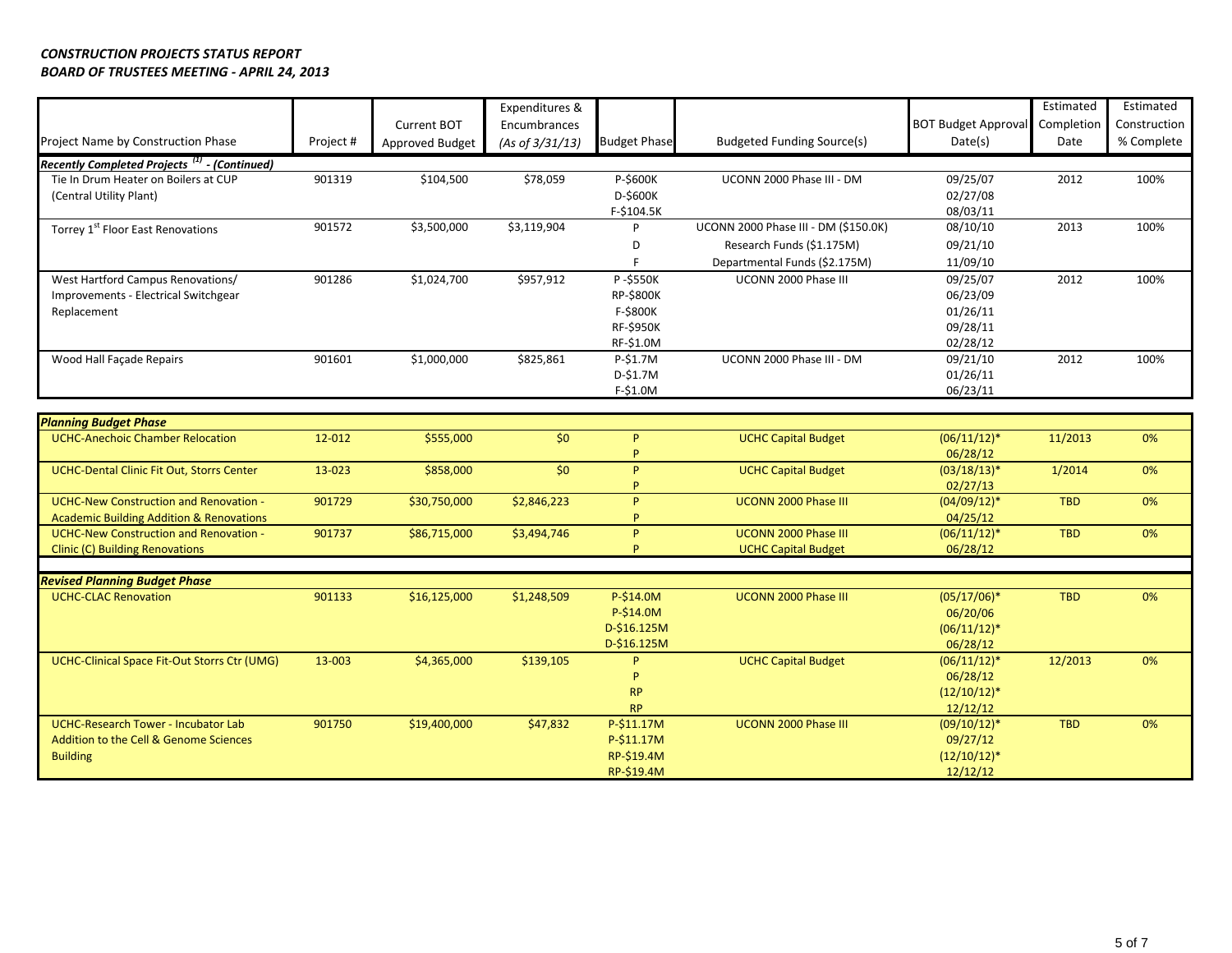|                                                  |           |                 | Expenditures &  |                     |                                     |                            | Estimated  | Estimated    |
|--------------------------------------------------|-----------|-----------------|-----------------|---------------------|-------------------------------------|----------------------------|------------|--------------|
|                                                  |           | Current BOT     | Encumbrances    |                     |                                     | <b>BOT Budget Approval</b> | Completion | Construction |
| Project Name by Construction Phase               | Project # | Approved Budget | (As of 3/31/13) | <b>Budget Phase</b> | <b>Budgeted Funding Source(s)</b>   | Date(s)                    | Date       | % Complete   |
| <b>Final Budget Phase</b>                        |           |                 |                 |                     |                                     |                            |            |              |
| <b>UCHC-Ambulatory Care Center (ACC)</b>         | 11-042    | \$203,000,000   | \$108,803,079   | P                   | <b>UCHC Secured Private Funding</b> |                            | 12/2015    | 15%          |
|                                                  |           |                 |                 | P                   |                                     | 01/25/12                   |            |              |
|                                                  |           |                 |                 | D                   |                                     | $(06/11/12)^*$             |            |              |
|                                                  |           |                 |                 | D                   |                                     | 06/28/12                   |            |              |
|                                                  |           |                 |                 | F                   |                                     | $(09/10/12)*$              |            |              |
|                                                  |           |                 |                 | F                   |                                     | 09/27/12                   |            |              |
| <b>UCHC-Cage Processing Facility Renovations</b> | 10-050    | \$9,895,000     | \$9,220,966     | P-\$9.3M            | <b>NIH Grant Funds</b>              | $(04/12/10)*$              | 10/2013    | 60%          |
|                                                  |           |                 |                 | P-\$9.3M            | <b>UCHC Capital Budget</b>          | 04/20/10                   |            |              |
|                                                  |           |                 |                 | D-\$9.3M            |                                     | $(06/13/11)^*$             |            |              |
|                                                  |           |                 |                 | D-\$9.3M            |                                     | 06/23/11                   |            |              |
|                                                  |           |                 |                 | $F-$9.9M$           |                                     | $(04/09/12)*$              |            |              |
|                                                  |           |                 |                 | $F-$9.9M$           |                                     | 04/25/12                   |            |              |
| UCHC-CT Simulator, High Dose Radiation (HDR)     | 10-059    | \$1,715,000     | \$411,255       | P-\$2.25M           | <b>UCHC Capital Budget</b>          | $(06/13/11)^*$             | 6/2013     | 0%           |
| Renovations                                      |           |                 |                 | P-\$2.25M           |                                     | 06/23/11                   |            |              |
|                                                  |           |                 |                 | RP-\$2.1M           |                                     | $(06/11/12)^*$             |            |              |
|                                                  |           |                 |                 | RP-\$2.1M           |                                     | 06/28/12                   |            |              |
|                                                  |           |                 |                 | F-\$1.715M          |                                     | $(12/10/12)^*$             |            |              |
|                                                  |           |                 |                 | $F-$1.715M$         |                                     | 12/12/12                   |            |              |
| <b>UCHC-Detention Basin Dredging</b>             | 08-602.01 | \$990,000       | \$878,860       | P-\$990K            | UCONN 2000 Phase III - DM           | $(03/05/12)*$              | 5/2013     | 90%          |
|                                                  |           |                 |                 | P-\$990K            |                                     | 02/28/12                   |            |              |
|                                                  |           |                 |                 | $D-$1.3M$           |                                     | $(06/11/12)*$              |            |              |
|                                                  |           |                 |                 | $D-\$1.3M$          |                                     | 06/28/12                   |            |              |
|                                                  |           |                 |                 | F-\$990K            |                                     | $(09/10/12)*$              |            |              |
|                                                  |           |                 |                 | F-\$990K            |                                     | 09/27/12                   |            |              |
| UCHC-Fire Alarm System Upgrades -Phase I         | 10-068    | \$706,000       | \$652,482       | P.                  | UCONN 2000 Phase III - DM           | $(06/13/11)^*$             | 6/2013     | 50%          |
|                                                  |           |                 |                 | P                   |                                     | 06/23/11                   |            |              |
|                                                  |           |                 |                 | F                   |                                     | $(06/11/12)^*$             |            |              |
|                                                  |           |                 |                 | F.                  |                                     | 06/28/12                   |            |              |
| <b>UCHC-Main Building Exterior Façade Joint</b>  | 08-603.01 | \$3,475,000     | \$294,406       | P-\$3.3M            | UCONN 2000 Phase III - DM           | $(06/09/08)*$              | 5/2014     | 0%           |
|                                                  |           |                 |                 | P-\$3.3M            |                                     | 6/24/08                    |            |              |
|                                                  |           |                 |                 | $D-$3.5M$           |                                     | $(09/10/12)*$              |            |              |
|                                                  |           |                 |                 | D-\$3.5M            |                                     | 09/27/12                   |            |              |
|                                                  |           |                 |                 | $F-$3.5M$           |                                     | $(03/18/13)*$              |            |              |
|                                                  |           |                 |                 | F-\$3.5M            |                                     | 02/27/13                   |            |              |
| <b>UCHC-Main Building Renovation</b>             | 901134    | \$79,000,000    | \$33,424,421    | P-\$75.0M           | UCONN 2000 Phase III                | $(05/17/06)*$              | 3/2014     | 8%           |
| Lab ("L") Building Renovations - Project 1       |           |                 |                 | P-\$75.0M           |                                     | 06/20/06                   |            |              |
|                                                  |           |                 |                 | RP-\$76.127M        |                                     | $(03/05/12)*$              |            |              |
|                                                  |           |                 |                 | RP-\$76.127M        |                                     | 02/28/12                   |            |              |
|                                                  |           |                 |                 | D-\$79.0M           |                                     | $(06/11/12)^*$             |            |              |
|                                                  |           |                 |                 | D-\$79.0M           |                                     | 06/28/12                   |            |              |
|                                                  |           |                 |                 | F-\$79.0M           |                                     | $(12/10/12)*$              |            |              |
|                                                  |           |                 |                 | F-\$79.0M           |                                     | 12/12/12                   |            |              |